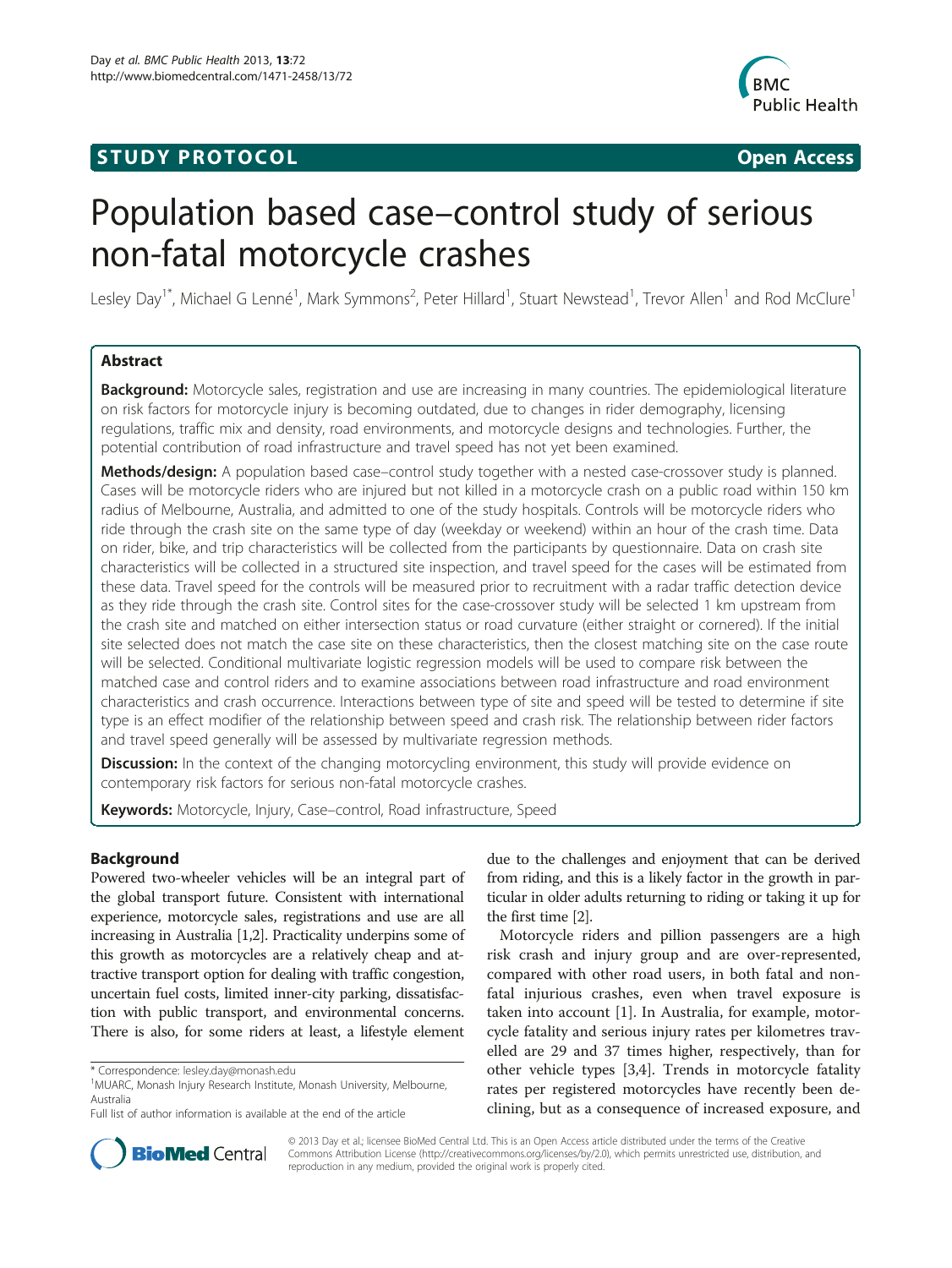the dramatic improvements in motor car safety over recent decades, motorcycle fatalities are comprising an increasing proportion of road deaths [[2\]](#page-5-0).

Consistent with the ageing population, there has been a demographic shift in rider fatalities with increases of 34% and 24% respectively in the 60–69 and 70+ age groups between 2003 and 2008 [\[3\]](#page-5-0). These demographic and exposure trends, and the high fatality and injury risk associated with motorcycle riding, have prompted Australian road and transport authorities to prioritise motorcycle safety in current road safety strategies [\[5,6](#page-5-0)].

Several risk factors for motorcycle injury have been identified in epidemiological studies in Europe, Asia, Australia and New Zealand [\[7-16\]](#page-5-0). These were conducted more than 10 years ago and while some of the findings remain relevant, others are limited by recent changes in the demographic distribution of riders, licensing regulations, traffic mix and density, road environments, the emergence of new motorcycle designs and technologies and cultural differences. Importantly, the potential contribution of road infrastructure and travel speed was not examined in these previous studies.

Road infrastructure is a particularly important factor in crash causation and consequent injury severity [\[17](#page-5-0)]. The role of infrastructure in motorcycle crashes is not understood to the same level as it is for crashes involving other types of motor vehicle, but it is likely to be more important due to the inherent instability of a motorcycle and the relative lack of rider protection in the event of a crash.

Objectively measured speed and its interaction with other variables such as age, experience and prevailing conditions have not been adequately examined as a risk factor for motorcycle crashes. In particular, the roles of excessive (exceeding the posted speed limit) and inappropriate speed (inappropriate for the conditions and experience of the rider) in crash causation are current topics of interest to road safety agencies and the motorcycling community.

Our previous study in Victoria examined the role of inappropriate and excessive speed in motorcycle fatalities through a retrospective analysis of coronial and police-reported data [[18](#page-5-0)]. Where speed involvement could be ascertained, around half of the crashes involved riders exceeding the speed limit, and 70% involved riding at speeds too fast for the conditions. Rider age, gender, licence status and engine capacity were associated with speed involvement in crashes. Given the focus on fatalities, data on driver behaviour (particularly human error and the pre-conditions) prior to the crash was incomplete – an important limitation as driver behaviour and human error are likely to be related to speedinvolvement in a crash [[19](#page-5-0)]. Further research utilising study designs which enable the inclusion of these important behavioural factors, and other environmental and

infrastructure-related factors, and their co-occurrence with speed are warranted.

Taking a holistic systems view in the research is consistent with a key principle of the safe system framework - the inter-related nature of the components [[20\]](#page-5-0). Road infrastructure, road layout and the environment around the road all play separate and interacting roles in determining road user behaviour, including travel speed selection. Reliable contemporary research evidence regarding motorcycle crash risk is required to guide appropriate policy, particularly in the areas of road environment and the setting and enforcement of speed limits, as well as informing education and training programs.

We are therefore undertaking a case–control study of motorcycle crashes which includes in-depth examination of the crash scene to estimate crash speed and interviews with the rider to reveal the circumstances surrounding the appropriateness of the speed at the time of the crash, to compare with a random sample of non-crashed motorcycle riders. The study will establish the contemporary evidence on rider risk factors relevant to the changing rider population and their environment, and quantify the association between travel speed and road infrastructure, and increased risk of a serious motorcycle crash.

# Design, methods and discussion

#### Conceptual framework and research questions

The causation of on-road motorcycle crashes involves a complex interplay between the rider, environment (physical, social, legal), and motorcycle related factors. There are three main foci for this study: rider related factors, travel speed, and road infrastructure. The main research questions are:

- 1. What rider related factors are significantly associated with serious motorcycle related crashes and how do those factors interact?
- 2. What is the role of travel speed, both in excess of the posted speed limit and inappropriate for the conditions, in serious motorcycle crashes?
- 3. What is the relationship between rider related factors and travel speed in serious motorcycle crashes?
- 4. What road infrastructure and road environment factors are significantly associated with serious motorcycle related crashes, and how do these interact with travel speed?

#### Design

This is a population based case control study together with a nested case-crossover study. The population based study is designed to answer research questions 1–3. The case-crossover study is designed to answer research question 4. The population base is motorcyclists riding on public roads between the hours of 0600 and 2400 within a 150 km radius of Melbourne (the study region), the second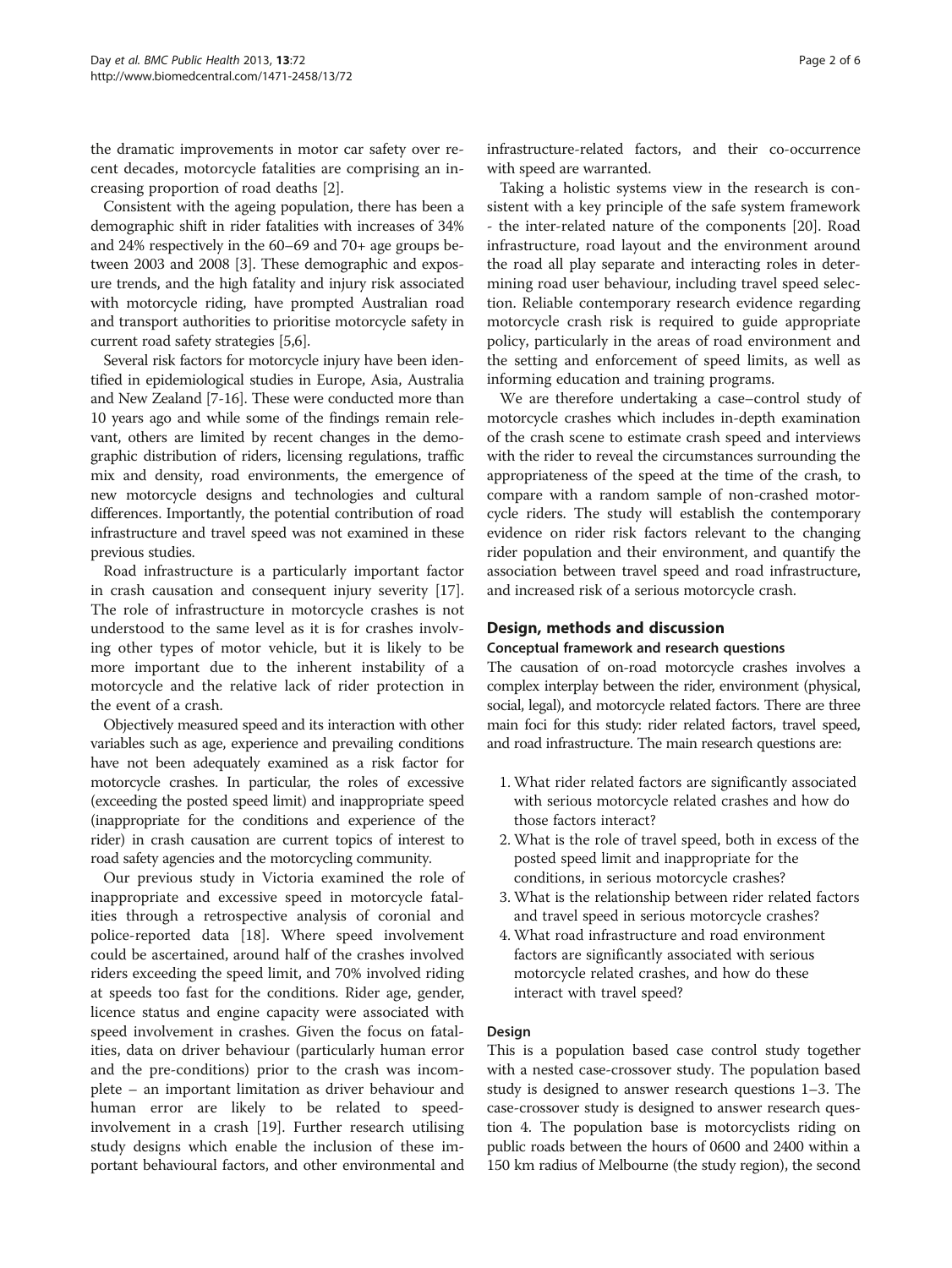most populated city in Australia. A motorcycle is defined as a powered two wheel vehicle which is registrable for use on Victorian roads, including mopeds and scooters.

## Participants and recruitment

Cases are motorcycle riders from the population base who are injured in a motorcycle crash and admitted to one of the 10 major metropolitan Melbourne hospitals or five regional hospitals within the study area. These hospitals account for 78% of motorcycle crash admissions (unpublished data from the Victorian Injury Surveillance Unit). Potential cases will be identified from the hospital data systems and invited to participate by the study nurse, similar to previous studies [\[21\]](#page-5-0). The majority of potential cases will be approached while still in hospital, however, those who are missed will receive a letter giving them the opportunity to opt out of telephone follow-up regarding study participation. Fatally injured riders will not be included in the study. The relevant databases (such as the National Coronial Information System) do not hold sufficient reliable data on the required factors [\[18](#page-5-0)], and data obtained from next of kin are likely to be inaccurate or missing for important variables in our study.

Potential control participants are riders who pass through the case crash site on the same type of day (week-day, Saturday, Sunday) within an hour of the crash time. These riders will be photographed (timestamped side and rear views) to record the registration number plate of the motorcycle. The state road authority, VicRoads, will then post an invitation package including the questionnaire to the registered owner, except in instances where the motorcycle is recorded as stolen. A tripod mounted camera will be set up as close to the crash site as possible. The camera is a professional digital single lens reflex (SLR) camera with an autofocus telephoto lens, (Nikon D3S, Nikkor 35-135 mm f3.5-4.5, Nikon Corporation, Tokyo, Japan). The camera has modifications to capture still images of moving vehicles under a wide range of light conditions, including darkness.

If a suitable safe location for control recruitment cannot be identified on the same road a suitable alternative will be used. For example, for a freeway with no emergency stopping lane, a recruitment site would be established on the nearest accessible road on the route taken by the crashed rider the next arterial.

Due to the lower response rates normally achieved with mailed questionnaires, compared with face to face recruitment, participating control riders will be eligible for a monthly lottery for a A\$200 credit voucher.

# Data collection

#### Module 1: rider questionnaires

Information relating to the rider, motorcycle, trip factors, and, for cases only, the crash circumstances and

outcomes, will be collected by structured questionnaires, based on previous research [[13](#page-5-0),[15](#page-5-0),[22](#page-5-0),[23](#page-5-0)], administered either in person or by telephone by the study nurse for the case riders, and by mail or on-line for the control riders. Previous research indicates that comparable information in injury studies can be collected via these mixed modes [[24](#page-5-0)].

Rider factors include: demographics; height and weight; medical conditions; reasons for riding; riding and driving experience; rider training; lifetime and recent exposure; infringement and crash history; exposure to other road user behaviour which puts rider at risk; rider behaviour (modified Motorbike Rider Behaviour Questionnaire [[25\]](#page-5-0)); thrill seeking and risk acceptance [[26\]](#page-5-0). Injury details and alcohol and drug test results will be extracted from the medical record for the case riders.

Motorcycle factors include: motorcycle type (eg. sports, cruiser, scooter/moped), safety features; engine capacity; modifications; maintenance history; and rider familiarity. Control participants will be asked to provide the motorcycle registration number to allow matching with the recorded travel speed.

Trip factors include: weather and light conditions; length and purpose; traffic density; presence of other riders; route familiarity; recent sleep alcohol and drug use; use of personal protective clothing and equipment and visibility (use of lights, clothing colour). If carrying a pillion, gender, height, weight, motorcycle licence status, experience with the rider will be recorded. Cases will be asked to trace their trip route on a map for the purposes of identifying control sites.

Crash circumstances and outcomes include: date and time; sequence of events; type and geometry of crash; and nature of injuries sustained. The reference trip for the control riders will be the trip on which they were observed riding through the case crash site.

# Modules 2 and 3: site observations

Information relating to the characteristics of the case (module 2) and control (module 3) sites, will be collected during a site inspection using a structured data collection tool, the methods for which will be based on established protocols [\[22,27,28](#page-5-0)]. Control sites for the case-crossover study, will be 1 kilometre upstream from the case crash site on the case rider's route, and will be matched on either intersection status or road curvature (classified as either straight or cornered). If the site 1 kilometre upstream does not match the case site on these characteristics, then the closest site that matches on intersection status or road curvature will be selected.

Site characteristics to be observed are: road type; shoulder width and condition; intersection type; surface; camber; curvature; topography; line markings; traffic control devices and other infrastructure; posted and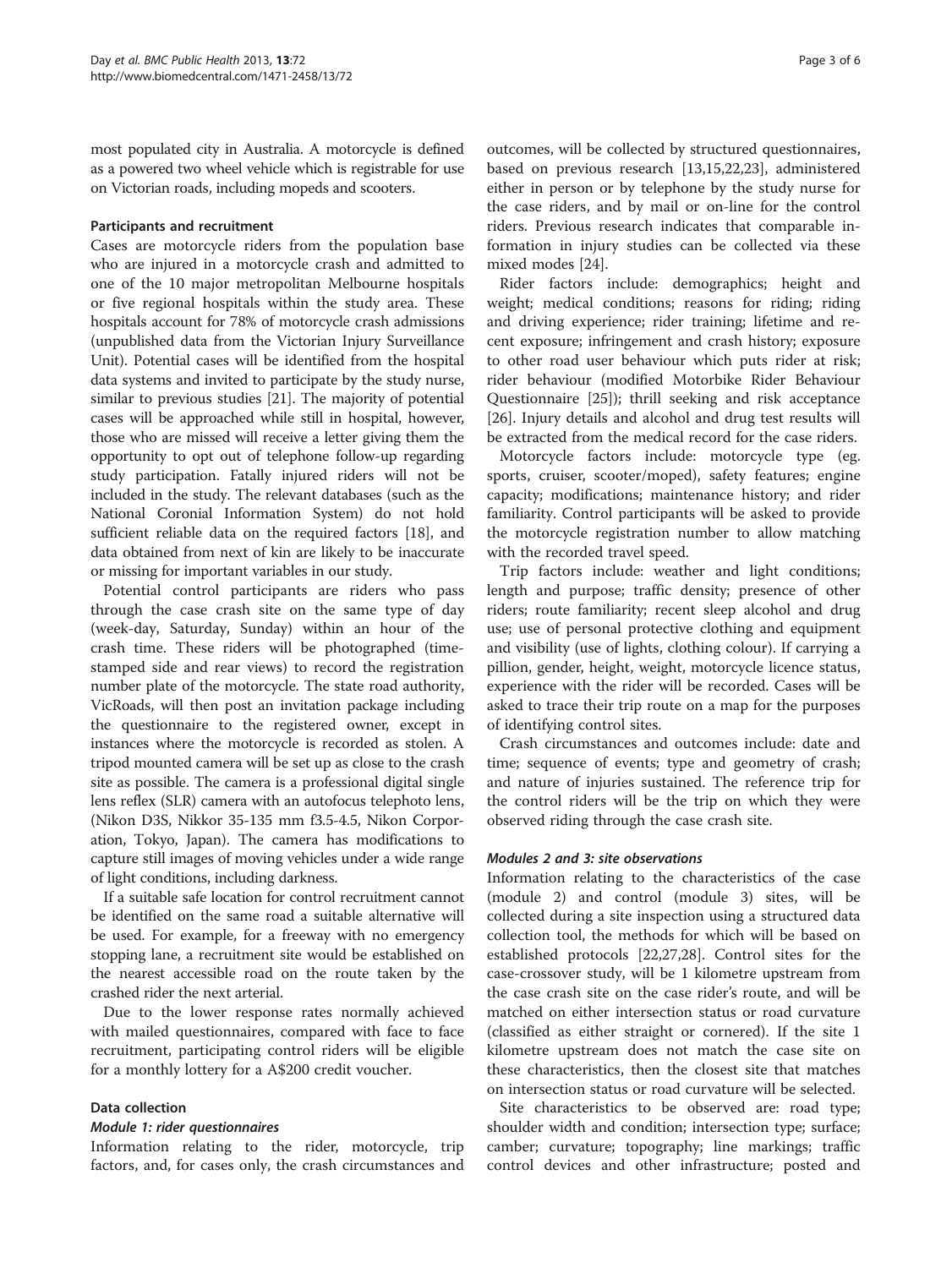recommended speed limit if present; foliage and other environmental objects; and sight distance. Module 2 will include an additional component to collect the data required for estimation of speed at the time of the case crash: tyre skid profile markings and skid lengths; gouges left by other parts of the motorcycle; distance travelled between impacts; slide distances; debris trail; and damage to road side objects (such as posts, trees).

Automated notifications from ambulance (daily) and police data systems (at the time a crash is logged) will allow case site inspections to be undertaken as soon as possible after the crash.

#### Module 4: crashed motorcycle observations

Inspection of the crashed motorcycles will yield additional data for estimation of case crash speed: speed on speedometer if locked, tyre dimensions, motorcycle gear and engine RPM (if indicated by locked tachometer). Gear ratio and final drive ratio will be obtained from the manufacturer's specifications.

## Module 5: travel speed observations and measurements

Control motorcyclist travel speeds will be measured when they are identified as potential participants riding through the case crash site. Travel speed on approach to the crash site will be recorded with a radar traffic detection device (Sierzega SR4, Sierzega Elektronik GmbH, Thening, Austria) positioned on the roadside. This device records date and time, classifies vehicles by length using a laser, measures speed from 3 to 254 km/hr with  $+/- 3\%$ accuracy, reads multiple traffic lanes, and estimates traffic density. The radar will be unobtrusively secured at the roadside approximately 100 m upstream from the crash site. Speed will automatically be measured as motorcycles pass the device, prior to photographing. The average, median and range of speeds recorded by all passing motorcyclists will allow assessment of potential response bias in this key variable for participating control riders.

The motorcycle registration number (provided on the returned questionnaire) will be used to search for the relevant photograph (taken during control rider recruitment) and by matching the date and time of the photograph with the date and time of the speed measurement and vehicle type recorded by the radar device, travel speed measurements will be matched with the appropriate control motorcyclist.

For case riders, travel speed just prior to the crash will be estimated using data collected in module 2 and established protocols [\[22,27](#page-5-0)]. This includes estimation of impact speed using vehicle deformation data and manufacturer specification (eg. change in wheelbase) and/or rider dynamics (eg. slide distance, tumble distance), as well as estimation of velocity change prior to impact, using evidence at the crash site (eg. road surface characteristics and coefficient of friction, length of any skid marks). Due to the variability in the type of data available on which to base these calculations, the technical officer will estimate the degree of confidence in the calculation as a percentage.

#### Sample size estimation

Using a two-sided significance level of 0.05 and 90% power, a sample size of 575 cases with a 1:1 case:control ratio would allow detection of an odds ratio of 2.0 or more, indicating moderate to strong associations, for risk factors with a prevalence between 10 and 85% in the control population, assuming a correlation of 0.3 maximum between the cases and controls on the matching factor.

## Planned analysis

Rider, site and crash characteristics, and injury outcomes will first be profiled using conventional descriptive statistics. Continuous variables will be summarised by mean, mode, standard deviation, skewness and percentile distributions, while categorical variables will be summarised using percentages. To compare risk between the matched case and control riders (research question 1), and assess the role of travel speed (research question 2), conditional multivariate logistic regression models will be used. The primary measure will be adjusted odds ratios and their associated significance values and 95% confidence intervals for the rider risk factors. The primary exposure measure of average weekly hours ridden will be treated as a modelling covariate. It will be constructed as a fractional polynomial to identify if the relationship between crash risk and exposure is linear or whether there is evidence of a low mileage bias.

Travel speed will be treated in the first instance as a continuous variable. In addition, two travel speed categorical variables will be created: excessive, defined as in excess of the posted speed limit, and inappropriate for the conditions. Speed inappropriateness for the conditions will be determined by an expert panel that will review the fixed physical and variable site characteristics and determine for each site an appropriate speed, within 10 km/h, to safely negotiate the crash site, for both a highly experienced rider and a novice. Panel members will be blinded to the case or control status of each site. Case speeds will necessarily be an estimate based on physical evidence, rather than a direct measurement as for the control speeds. There is some potential for systematic measurement error in speed estimation for cases in low speed crashes, where there is likely to be less physical evidence. Sensitivity analysis will be used to examine the influence on the odds ratio of systematic changes to case speed values determined in low speed crashes. Analysis excluding those cases for which there is a low level of confidence in speed estimation will also allow an assessment of the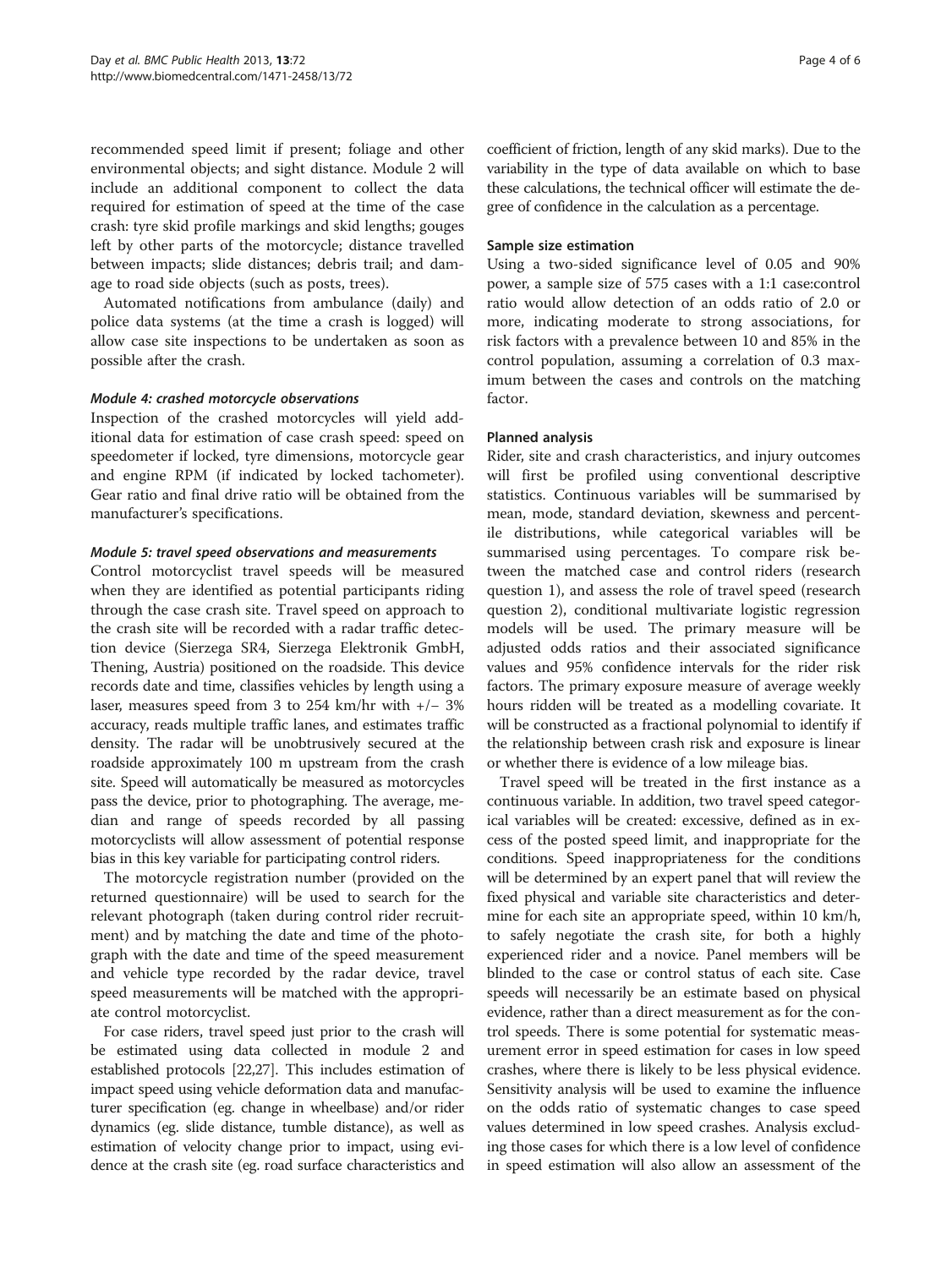influence of such measurement error. Similarly, sensitivity analysis will facilitate an examination of the influence of potential response bias which may arise from the higher speed cases not participating (either declining or being too severely injured).

Conditional multivariate logistic regression models will also be used to examine associations between road infrastructure and road environment characteristics and crash occurrence (research question 4). Interactions between type of site and speed will be tested in the analysis models to determine if site type is an effect modifier of the relationship between speed and crash risk.

The relationship between rider factors and travel speed generally (research question 3) will be assessed by multivariate regression methods. Four models will be developed to analyse the relationship between rider factors and (1) mean travel speed (2) likelihood of exceeding the speed limit (3) likelihood of exceeding the speed limit by 25 km or more and (4) likelihood of travelling at an inappropriate speed. Logistic regression will be used for all except the first model for which linear regression will be utilised. Interaction between the predictive variables and case or control status will be examined in all four models. Known or suspected confounding factors will be included in the multivariate models to adjust for confounding if they alter the β co-efficient by more than  $10\%$  [\[29\]](#page-5-0).

#### Consultation and approvals

Key motorcyclist groups were consulted during the development of the research design, and two workshops were held with individual riders to seek input on the case and control questionnaires, and site and motorcycle inspection data items. The study has been reviewed and approved by the Monash University Human Research Ethics Committee (CF11/0989 – 2011000482), and the 15 hospital ethics committees. The need to streamline ethics applications for multicentre research, noted previously, remains [[21\]](#page-5-0). The process of preparing the same application on different forms and with different standards for participant explanatory statements is inefficient, unnecessarily increases research costs, and introduces delays in the establishment phase.

#### Conclusion

In the context of the changing motorcycling environment, this study will provide evidence on contemporary risk factors for serious non-fatal motorcycle crashes. It will examine two key aspects of motorcycle safety which have been previously incompletely investigated and which are current topics of debate: speed and road infrastructure. Motorcycle rider groups maintain that experienced motorcyclists are capable of handling higher speeds than the posted speed limit, and may justify exceeding the speed limit for this reason [\[30\]](#page-5-0). Road traffic and policing authorities maintain that beyond being a legal requirement, the speed limits are set at appropriate levels for safe travel. Robust evidence based results on the role of speed in motorcycle crashes, and the interaction of speed with factors such as age, experience and training, and motorcycle type will provide credible information to both riders and the authorities.

Motorcycle rider groups have also suggested that road infrastructure designed to mainly decrease motor vehicle crash risk, or occupant injury severity, is sometimes inappropriate for motorcyclists and may in fact increase their crash risk or injury severity. The proposed study is innovative in addressing the role of speed, identifying road infrastructure characteristics that pose excess risk for motorcyclists, and examining these factors within the safe system framework. Our methods for quantifying and determining the role of speed, and for assessing if speed was inappropriate for the conditions, will be the most rigorous and comprehensive applied to date. With the current policy emphasis on the safe system approach to road safety, results from this study will assist road safety authorities in optimising the management of the road system for safe outcomes for motorcyclists as well as other road users.

#### Competing interests

The authors declare that they have no competing interests.

#### Authors' contributions

ML led the work from which the original study concept arose. LD and RM conceived the overall study design and contributed to development of data collection instruments. LD is the study chief investigator, is supervising the conduct of the study, and drafted the manuscript. ML selected the measures for fatigue and distraction. MS, RM and ML selected the measures for rider behaviour, thrill seeking and risk acceptance. SN selected exposure measures, devised the analysis plan and is supervising data collection, quality and analysis. PH selected the measures for site and motorcycle observations, and contributed to the methods for speed estimation. MS undertook a feasibility study on the methods for control travel speed observation. TA developed the detailed study protocol and instruments and is responsible for study execution. All authors read, provided critical appraisal and approved the final manuscript.

#### Acknowledgements

The study is funded by an Australian Research Council Linkage Project Grant (LP110100057), and the following Linkage Partner Organisations: VicRoads, the Transport Accident Commission, the Victorian Department of Justice, Victoria Police, and the Victorian Automobile Chamber of Commerce. We thank the motorcyclists who gave generously of their time and provided welcome advice on the study design and questionnaires. Peter Bellion (Victoria Police) provided advice on speed estimation methods for the cases. Mark Stevenson, Michael Fitzharris and members of the ANCIS study team (Monash University) provided invaluable advice on the study design, questionnaire items and feasibility issues based on their previous experience. VicRoads staff assisted with finalising the methods for control recruitment, and organising the motorcyclist workshops.

#### Author details

<sup>1</sup>MUARC, Monash Injury Research Institute, Monash University, Melbourne, Australia. <sup>2</sup>School of Applied Media and Social Sciences, Monash University Melbourne, Australia.

Received: 14 January 2013 Accepted: 22 January 2013 Published: 25 January 2013